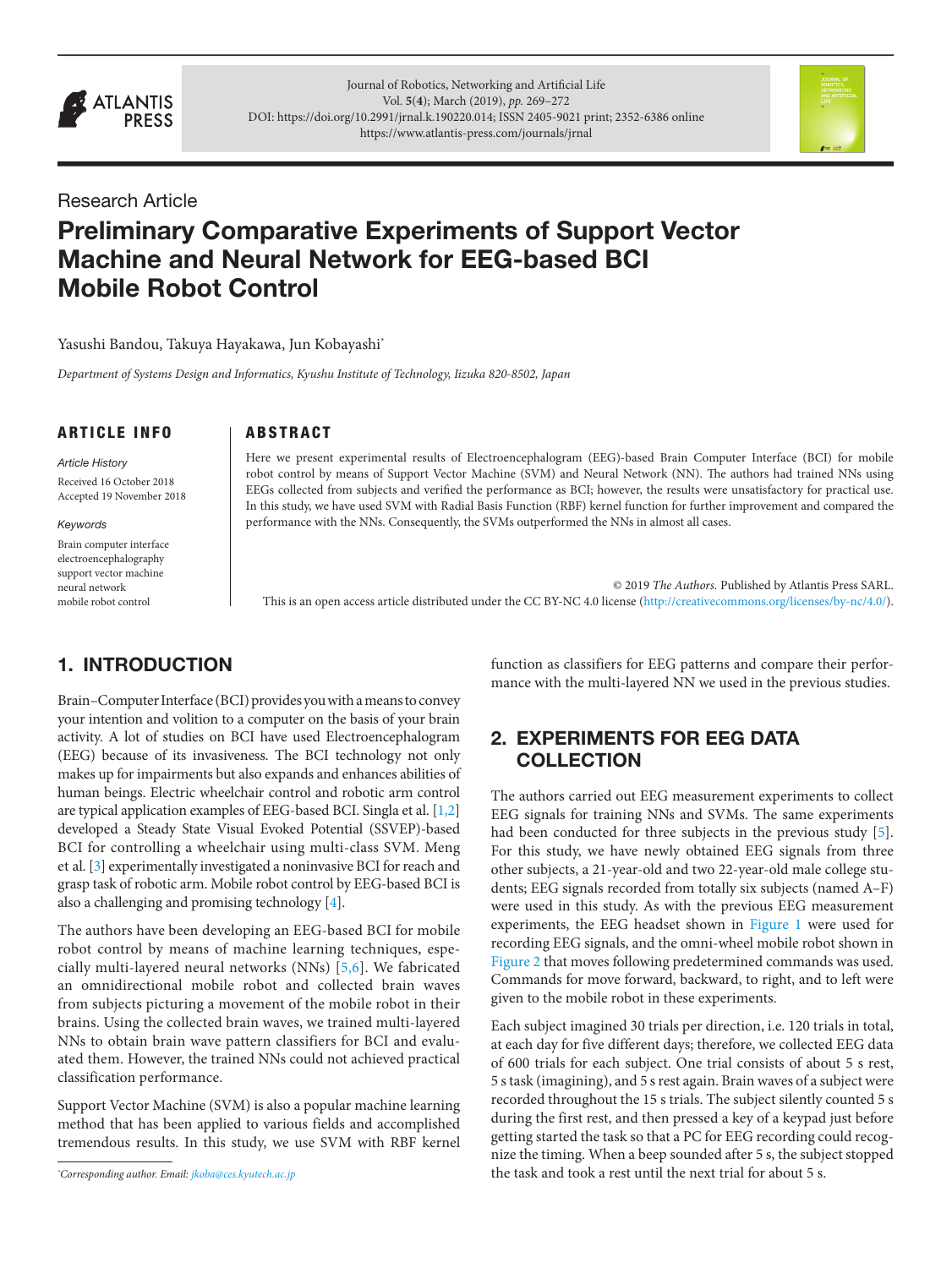<span id="page-1-0"></span>

Figure 1 | EMOTIV EPOC (wireless portable EEG headset).



Figure 2 | Omni-wheel mobile robot.



Figure 3 | Arrows indicating directions (up, down, right, and left).

The subjects were given two different imagining tasks, called CLOSED-EYES and OPEN-EYES.

- CLOSED-EYES: close your eyes and imagine a specified arrow.
- OPEN-EYES: watching the mobile robot moving to a certain direction, imagine the robot's motion.

The CLOSED-EYES experiment was carried out first, then the OPEN-EYES one. Figure 3 shows arrows, one of which the subjects imagined in a trial of the CLOSE-EYES task in the EEG measurement experiment. Up, down, right, and left arrows correspond to moving forward, backward, to right, and to left for the mobile robot, respectively.

Figure 4 shows the procedure of the trials in the experiments for OPEN-EYES task. At the beginning of the procedure, a subject counts 5 s silently while gazing the mobile robot being at rest. During the task period, the subject keeps gazing at the mobile robot moving to a certain direction and imagine the robot's motion for 5 s. As the task finish, the subject closes their eyes for rest and the mobile robot automatically moves back to the initial position. The subject can notice when they should end the rest even with CLOSED-EYES because the mobile robot emits a sound during the return movement.

The EEG signals recorded with 14 electrodes of the EPOC for 5 s were preprocessed according to the following methods. First, EEG signal components in the frequency range from 8 to 30 Hz were extracted by a band-pass filter. Second, power spectrum of the filtered EEG signals was calculated, and then moving average was applied to them. Finally, the power spectrum was normalized between 0 and 1, and resampled with 1 Hz. This preprocessing produces a 322-dimensional feature vector from 5 s EEG signals, which was used as an input into the EEG pattern classifiers.

# 3. EEG SIGNAL CLASSIFICATION WITH MULTI-LAYERED NEURAL NETWORK AND SUPPORT VECTOR MACHINE

Stacked Autoencoder (SAE) with a softmax layer at the output was adopted as multi-layered NN for EEG pattern classification. In the training process of the NNs, the hyperparameters were optimized by Bayesian optimization [[7](#page-3-0)]. Table 1 describes the optimized hyperparameters and their options. The SAEs and Bayesian optimization were implemented using Chainer (ver. 1.18.0, Preferred Networks, inc.) [[8](#page-3-0)] and GPyOpt (ver. 1.2.0, the Sheffield machine learning group and collaborators) [\[9\]](#page-3-0).

As another EEG pattern classifier, nonlinear SVM with RBF kernel function was used. In the training process of the SVMs, input feature vectors were scaled, and parameters of RBF function and regularization were optimized using grid search. LIBSVM (ver. 3.22, Chih-Chung Chang and Chih-Jen Lin) [[10\]](#page-3-0) was used for implementing the SVMs.

The classification performance of the NNs and SVMs trained in this study was evaluated using fivefold cross validation. [Table 2](#page-2-0) shows the computation environment for development of the SAEs and SVMs.



**Figure 4** | Procedure of trials in experiments for OPEN-EYES.

**Table 1** | Hyperparameters and options

| <b>Hyperparameters</b>                   | Options        |
|------------------------------------------|----------------|
| Number of hidden layers                  | $1 - 3$        |
| Number of nodes in 1st hidden layer      | 250 or 300     |
| Number of nodes in 2nd hidden layer      | 150 or 200     |
| Number of nodes in 3rd hidden layer      | $50$ or $100$  |
| Iteration of pretraining each AE (epoch) | 1000 or 2000   |
| Iteration of finetuning (epoch)          | 5000 or 10,000 |
| Dropout 50% in pretraining AEs           | OFF or ON      |
| Dropout 50% in finetuning                | OFF or ON      |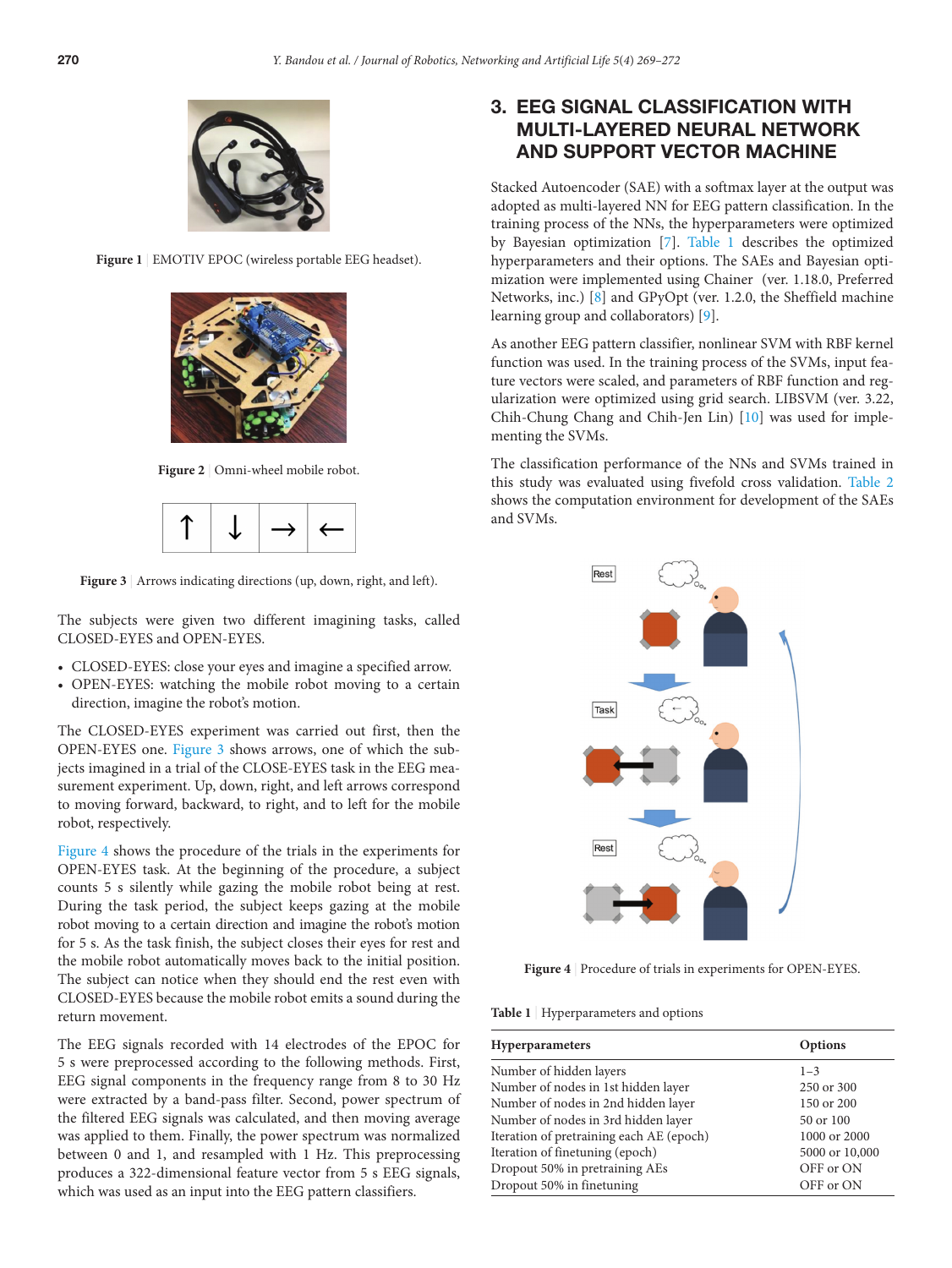## <span id="page-2-0"></span>4. RESULTS AND DISCUSSION

Tables 3 and 4 shows results of the comparative experiments of the NNs and SVMs trained with the EEG signals recorded in CLOSED\_EYES task. The values in the rightmost columns are averaged classification rate percentages of the five experiment days. The better averaged classification rate between the NNs and SVMs are shown in red. Comparative results in the case of OPEN\_EYES are shown in Tables 5 and 6.

These results clearly show that the SVMs outperformed the NNs regardless of the task types, CLOSED\_EYES and OPEN\_EYES. The averaged classification rate percentages of all subjects were 55.03% for the NNs and 63.49% for the SVM in CLOSED\_EYES; 50.61% for the NNs and 61.17% for the SVM in OPEN\_EYES.

The input feature vectors to the classifiers were extracted from the EEG signals obtained in the experiments as mentioned in Section 2. The EEG signals were recorded when the subjects were imagining one of the four motions of the mobile robot. That means the extracted feature vectors belongs to one of the classes representing mobile robot motions, such as move forward, backward, to left, and to right. In the experiments, the stacked autoencoder NNs and nonlinear SVMs with RBF kernel function were trained to recognize the class of the input feature vectors.

The NNs scaled the input feature vectors' dimension down through the hidden layers and finally classified them at the softmax output layer. On the other hand, the nonlinear SVMs transforms the input feature vectors into a higher dimensional feature space with RBF kernel function so that a decision boundary can

**Table 2** | Specifications of computation environment for development of SAEs and SVMs

| <b>CPU</b> | Intel® Core™ i7-6800K CPU @ 3.40 GHz |
|------------|--------------------------------------|
| Memory     | 16 GB (DDR4-2133 4 GBx4)             |
| Storage    | $SSD 240 GB + HDD 1 TB$              |
| GPU        | NVIDIA GeForce GTX1060 6 GB GDDR5    |
| OS.        | Ubuntu 16.04 LTS                     |

**Table 3** | Classification rate percentages of NNs trained with Bayesian optimization using 120 samples recorded in CLOSED\_EYES

| <b>Subject</b> | 1st day | 2nd day | 3rd day | 4th day | 5th day | Average |
|----------------|---------|---------|---------|---------|---------|---------|
| А              | 55.00   | 57.50   | 66.67   | 79.17   | 92.50   | 70.17   |
| B              | 50.00   | 70.00   | 53.33   | 66.67   | 54.17   | 58.83   |
| C              | 44.17   | 49.17   | 51.77   | 76.67   | 33.33   | 51.02   |
| D              | 58.34   | 70.00   | 54.17   | 50.83   | 40.83   | 54.83   |
| E              | 45.83   | 45.00   | 56.67   | 44.17   | 29.17   | 44.17   |
| F              | 76.67   | 42.50   | 40.00   | 39.17   | 57.50   | 51.17   |

**Table 4** | Classification rate percentages of SVMs trained using 120 samples recorded in CLOSED\_EYES

| <b>Subject</b> | 1st day | 2nd day | 3rd day | 4th day | 5th day | Average |
|----------------|---------|---------|---------|---------|---------|---------|
| А              | 57.97   | 49.04   | 64.40   | 58.80   | 62.74   | 58.59   |
| B              | 64.70   | 63.04   | 71.79   | 72.50   | 56.61   | 65.73   |
| C              | 93.63   | 86.73   | 55.36   | 59.70   | 62.02   | 71.49   |
| D              | 52.44   | 49.94   | 55.95   | 61.25   | 55.71   | 55.06   |
| E              | 64.64   | 71.43   | 65.00   | 72.32   | 58.33   | 66.34   |
| F              | 65.18   | 68.16   | 65.18   | 63.40   | 56.79   | 63.74   |

**Table 5** | Classification rate percentages of NNs trained with Bayesian optimization using 120 samples recorded in OPEN\_EYES

| <b>Subject</b> | 1st day | 2nd day | 3rd day | 4th day | 5th day | Average |
|----------------|---------|---------|---------|---------|---------|---------|
| A              | 95.83   | 48.33   | 45.83   | 41.67   | 75.00   | 61.33   |
| B              | 66.67   | 57.50   | 60.83   | 33.33   | 43.33   | 52.33   |
| C              | 60.00   | 40.00   | 49.17   | 76.67   | 38.33   | 52.83   |
| D              | 52.50   | 79.17   | 37.50   | 38.34   | 35.00   | 48.50   |
| E              | 49.17   | 33.34   | 45.84   | 19.17   | 31.67   | 35.84   |
| F              | 51.67   | 62.50   | 55.84   | 48.34   | 45.83   | 52.84   |

**Table 6** | Classification rate percentages of SVMs trained using 120 samples recorded in OPEN\_EYES

| Subject | 1st day | 2nd day | 3rd day | 4th day | 5th day | Average |
|---------|---------|---------|---------|---------|---------|---------|
| А       | 63.04   | 56.61   | 62.68   | 66.31   | 65.83   | 62.89   |
| B       | 68.75   | 73.57   | 66.90   | 63.75   | 77.02   | 70.00   |
| C       | 65.00   | 58.57   | 67.20   | 60.24   | 69.40   | 64.08   |
| D       | 69.52   | 49.88   | 55.06   | 52.86   | 60.00   | 57.46   |
| E       | 62.62   | 67.50   | 63.39   | 54.94   | 72.20   | 64.13   |
| F       | 54.64   | 56.67   | 45.24   | 43.21   | 42.62   | 48.48   |

linearly separate the feature vectors into classes more easily. The transformation to a higher dimensional space might have led to the results that the SVMs achieved the better classification performance.

## 5. CONCLUSION

This paper presented the comparative experimental results of two machine learning methods, SVM with RBF kernel function and stacked autoencoder NN with a softmax output layer, which were trained as EEG-based BCI for mobile robot control. The experimental results showed that the SVMs with RBF kernel function outperformed the NNs trained with hyperparameter optimization in almost all cases. The authors have presumed that the feature vector transformation into a higher dimensional feature space was a key factor for the improvement by SVMs. Therefore, from that point of view, the authors will design an EEG pattern classification method including feature extraction to achieve practical EEGbased BCI mobile robot control.

## **REFERENCES**

- [1] [R. Singla, A. Khosla, R. Jha, Influence of stimuli color on steady](https://doi.org/10.4236/jbise.2013.611131)[state visual evoked potentials based BCI wheelchair control,](https://doi.org/10.4236/jbise.2013.611131) [J. Biomed. Sci. Eng. 6 \(2013\), 1050–1055.](https://doi.org/10.4236/jbise.2013.611131)
- [2] [R. Singla, A. Khosla, R. Jha, Influence of stimuli color in SSVEP](https://doi.org/10.3109/03091902.2014.884179)[based BCI wheelchair control using support vector machines,](https://doi.org/10.3109/03091902.2014.884179) [J. Med. Eng. Technol. 38 \(2014\), 125–134.](https://doi.org/10.3109/03091902.2014.884179)
- [3] [J. Meng, S. Zhang, A. Bekyo, J. Olsoe, B. Baxter, B. He, Noninvasive](https://doi.org/10.1038/srep38565) [electroencephalogram based control of a robotic arm for reach](https://doi.org/10.1038/srep38565) [and grasp tasks, Sci. Rep. 6 \(2016\), 38565.](https://doi.org/10.1038/srep38565)
- [4] L. Bi, X-A. Fan, Y. Liu, EEG-based brain-controlled mobile robots: a survey, IEEE Transactions on Human-Machine Systems, IEEE, New York, 2013, pp. 161–176.
- [5] [T. Hayakawa, J. Kobayashi, Open eyes influence on electroen](https://doi.org/10.1109/icamechs.2017.8316542)[cephalography signals for constructing neural network classifiers](https://doi.org/10.1109/icamechs.2017.8316542)